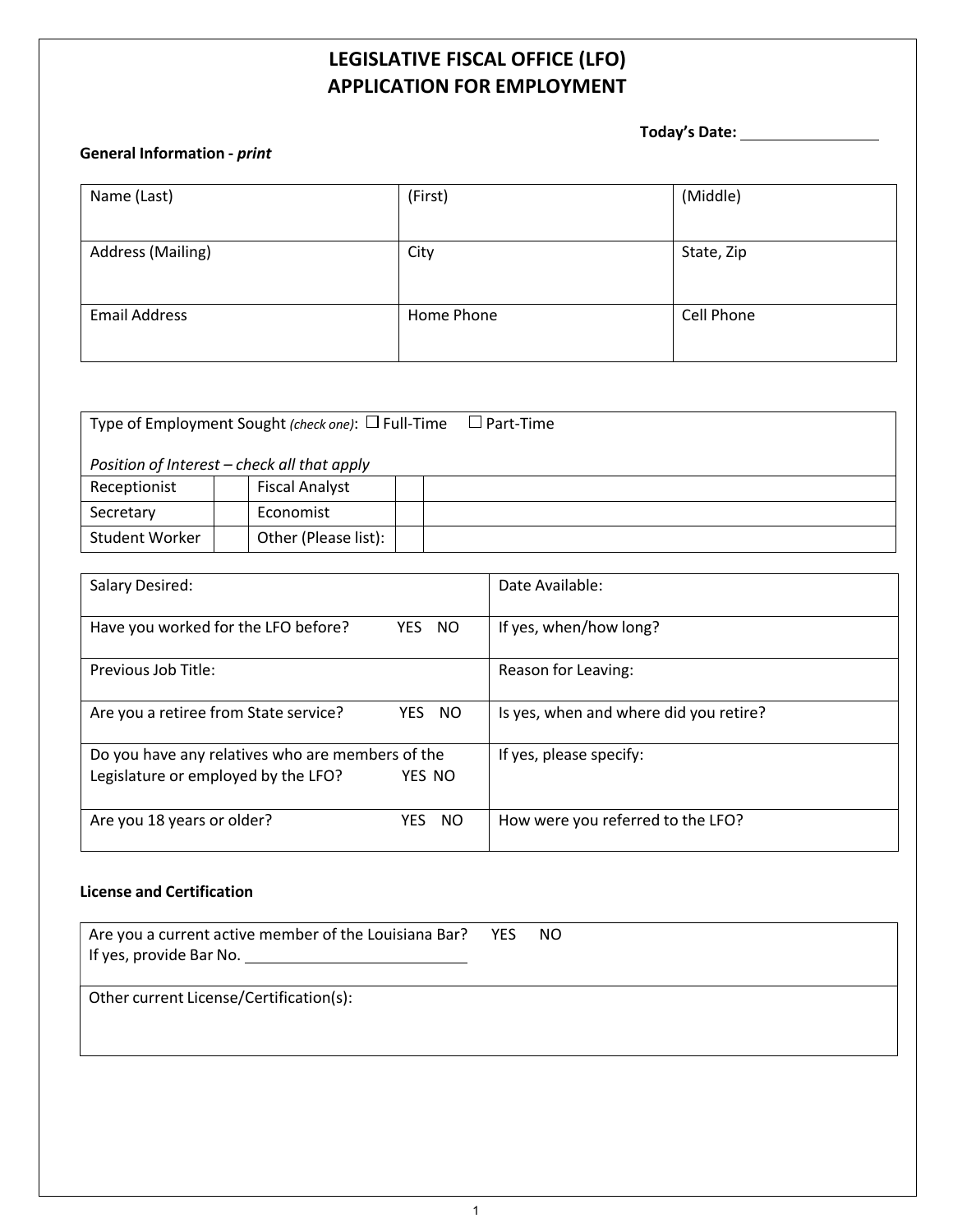## **WORK EXPERIENCE**

### *(Most Recent First)*

| Employer           | From (Month/Year) | To (Month/Year)                          |  |  |  |
|--------------------|-------------------|------------------------------------------|--|--|--|
| Address            | City              | State/Zip                                |  |  |  |
| Phone              | Job Title         | Salary                                   |  |  |  |
| <b>Job Duties</b>  |                   | Hours Per Week                           |  |  |  |
|                    |                   | Supervisor                               |  |  |  |
| Reason for Leaving |                   | May we contact them? YES<br><b>NO</b>    |  |  |  |
| Employer           | From (Month/Year) | To (Month/Year)                          |  |  |  |
| Address            | City              | State/Zip                                |  |  |  |
| Phone              | Job Title         | Salary                                   |  |  |  |
| <b>Job Duties</b>  |                   | Hours Per Week                           |  |  |  |
|                    |                   | Supervisor                               |  |  |  |
| Reason for Leaving |                   | May we contact them? YES<br><b>NO</b>    |  |  |  |
| Employer           | From (Month/Year) | To (Month/Year)                          |  |  |  |
| <b>Address</b>     | City              | State/Zip                                |  |  |  |
| Phone              | Job Title         | Salary                                   |  |  |  |
| <b>Job Duties</b>  |                   | Hours Per Week                           |  |  |  |
|                    |                   | Supervisor                               |  |  |  |
| Reason for Leaving |                   | May we contact them? YES<br><b>NO</b>    |  |  |  |
| Employer           | From (Month/Year) | To (Month/Year)                          |  |  |  |
| Address            | City              | State/Zip                                |  |  |  |
| Phone              | Job Title         | Salary                                   |  |  |  |
| <b>Job Duties</b>  |                   | Hours Per Week                           |  |  |  |
|                    |                   | Supervisor                               |  |  |  |
| Reason for Leaving |                   | YES<br>May we contact them?<br><b>NO</b> |  |  |  |

*Other special knowledge, skills, qualifications that relate to the job for which you have applied:*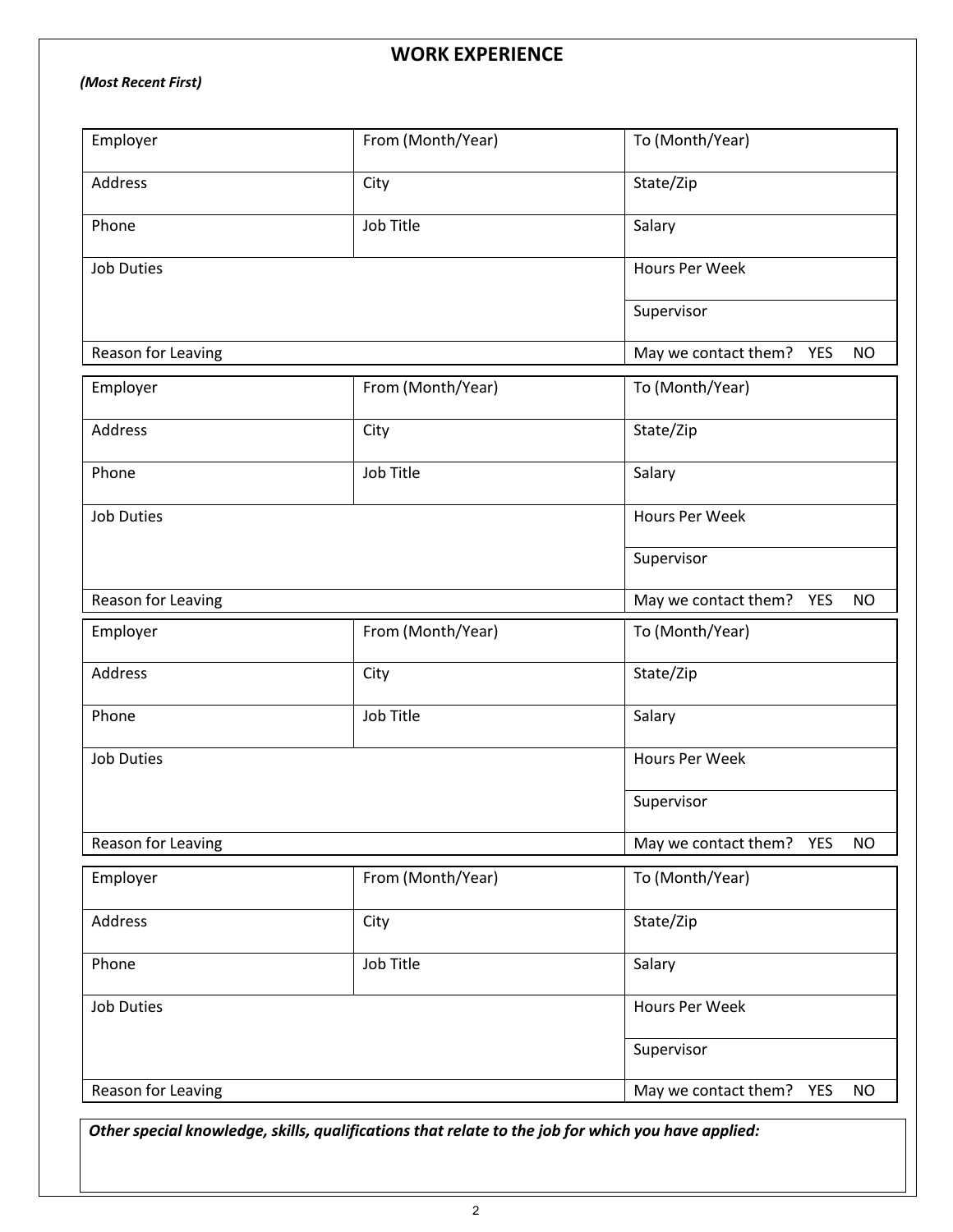## **EDUCATION and TRAINING**

#### **High School**

| Name and Location | Number of years | <b>General Education or</b> | Degree, Diploma, License or      |
|-------------------|-----------------|-----------------------------|----------------------------------|
|                   | completed       | Field of Study              | Certificate (list type and date) |
|                   |                 |                             |                                  |

### **Business/Professional Training other than College**

| Name | Location | No. of<br>Years | Total Hours<br>Credited | Courses or Subjects<br>Taken | Certification<br>Received               |
|------|----------|-----------------|-------------------------|------------------------------|-----------------------------------------|
|      |          |                 |                         |                              | <b>YES</b><br>NO.<br>If yes, what type: |

### **College or University**

| Name | Location | No. of<br>Years | <b>Total Hours</b><br>Credited | Major | Minor | Degree Received<br><b>YES</b><br>NO. |
|------|----------|-----------------|--------------------------------|-------|-------|--------------------------------------|
|      |          |                 |                                |       |       | If yes, what type:                   |
|      |          |                 |                                |       |       |                                      |
|      |          |                 |                                |       |       |                                      |

#### **Graduate Level College or University**

| Name | Location | No. of<br>Years | <b>Total Hours</b><br>Credited | Major | Minor | Degree Received    |
|------|----------|-----------------|--------------------------------|-------|-------|--------------------|
|      |          |                 |                                |       |       | <b>YES</b><br>NO.  |
|      |          |                 |                                |       |       | If yes, what type: |
|      |          |                 |                                |       |       |                    |
|      |          |                 |                                |       |       |                    |

### **Law School** *(if applicable)*

| Name and Location | No. of<br>Years | Dates Attended<br>(Mo/Yr) |
|-------------------|-----------------|---------------------------|
|-------------------|-----------------|---------------------------|

### **U.S. Military Service** *(if applicable)*

| <b>Branch of Service:</b> | From:                         | To: |
|---------------------------|-------------------------------|-----|
|                           |                               |     |
| Rank and Type of Service: | Training/Experience Received: |     |
|                           |                               |     |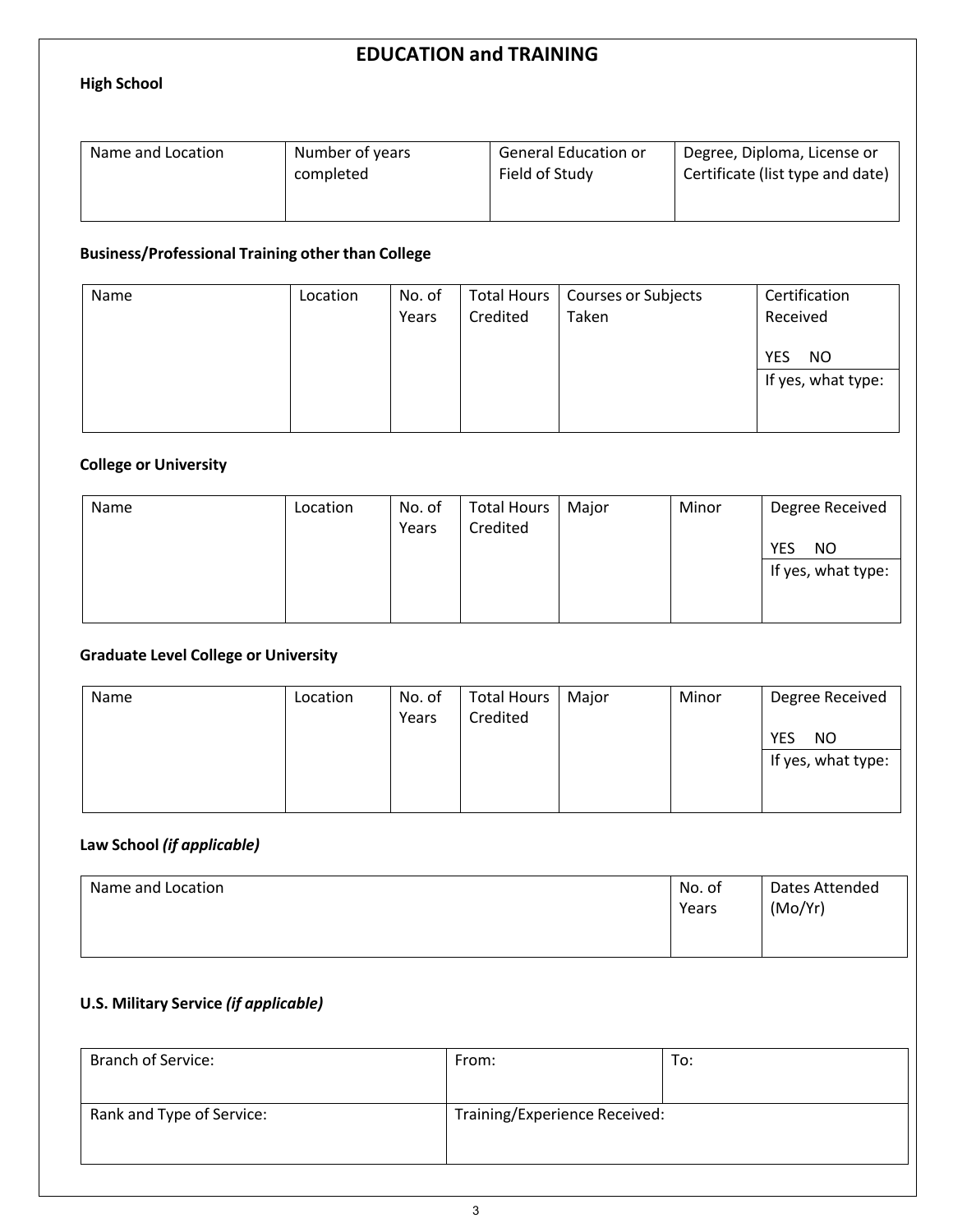## **OTHER INFORMATION**

| Please list any additional information that relates to your ability to perform the job for which you have applied, |
|--------------------------------------------------------------------------------------------------------------------|
| including professional memberships, etc.                                                                           |

| Are you willing and able to travel within the state for purposes of meeting with committees if the position for |             |
|-----------------------------------------------------------------------------------------------------------------|-------------|
| which you are applying requires such travel?                                                                    | YES NO      |
| During legislative sessions, staff may work overtime, the hours and days depending largely upon when the Senate |             |
| meets. Are you willing and able to do so?                                                                       | $YES$ NO NO |
| Have you ever been discharged or forced to resign from any position?                                            |             |
| May inquiry be made of your present (or most recent) employer?                                                  | YES NO      |
| Would you prefer that we check with you before contacting your references?                                      | YES NO      |
| Are you currently employed by any state entity?                                                                 | YES NO      |
|                                                                                                                 |             |
| Do you currently hold a public office or position?                                                              | YES NO      |
| If "yes," describe the nature of the office or position:                                                        |             |
|                                                                                                                 |             |

#### **Business/Professional References** *(Do Not Include Relatives)*

| Name | Address | Telephone # | Email | Professional<br>Relationship |
|------|---------|-------------|-------|------------------------------|
|      |         |             |       |                              |
|      |         |             |       |                              |
|      |         |             |       |                              |
|      |         |             |       |                              |